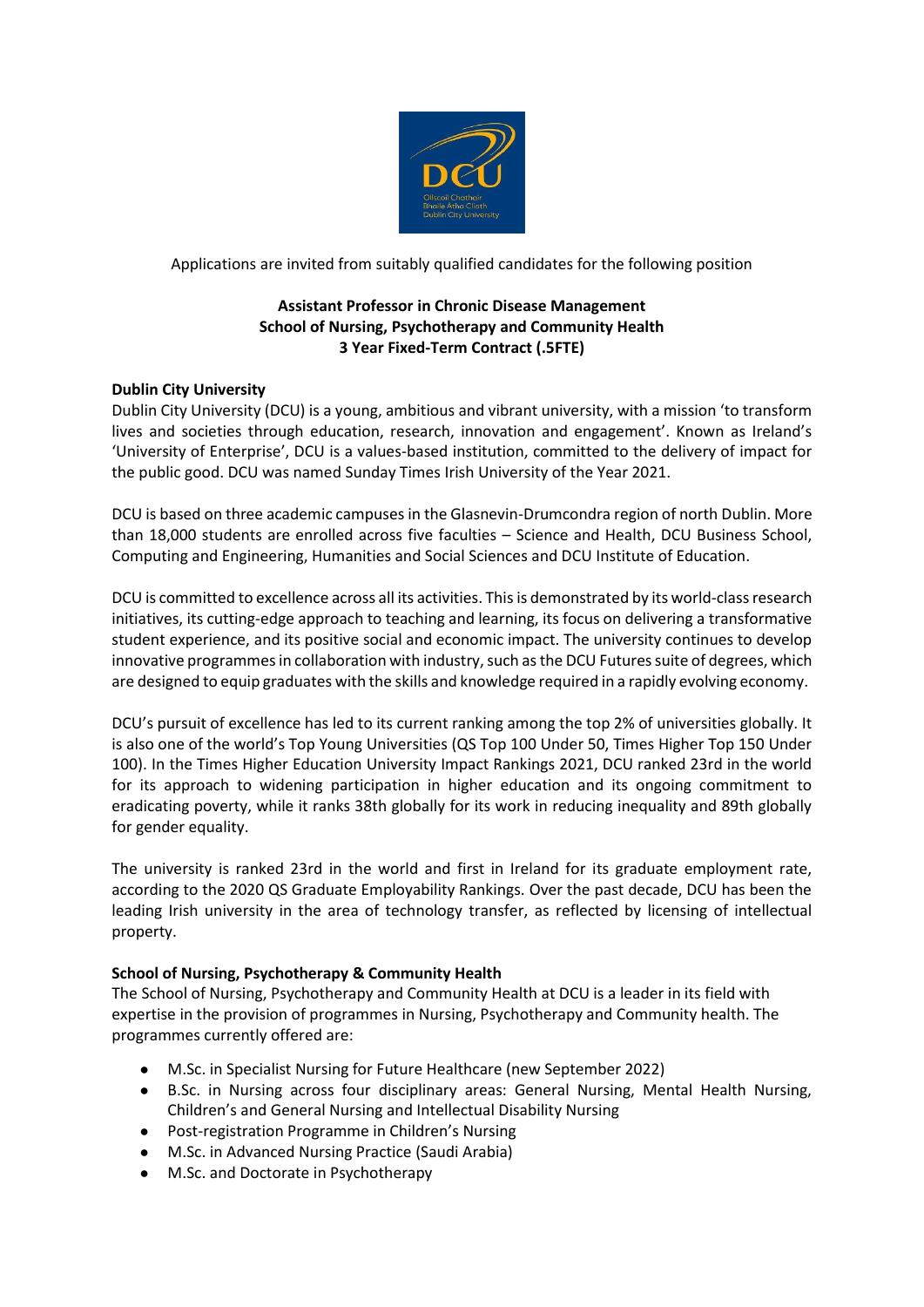- B.Sc. in Health and Society
- Certificate in Homelessness Prevention & Intervention
- M.Sc. in Health and Social Inclusion (new September 2022)
- M.Sc. in Child and Family Health and Wellbeing (new September 2022)
- Graduate Certificate in Sexuality Education and Sexual Wellbeing
- Stand-alone professional development modules for healthcare practitioners
- Certificate in Peer Support working in Mental Health

#### **Role Profile**

The School is seeking to recruit at the level of Assistant Professor. Appointees will be expected to lead in teaching, curriculum development, research, and administrative activities in the School. The appointees will also be expected to contribute directly to undergraduate and post graduate programmes through research-led teaching, student mentoring and support, and supervision of student projects. We anticipate the post-holder will be clinically based 0.25 FTE and based at DCU for the remaining 0.75 FTE.

#### **Duties and Responsibilities**

Please refer to the job description for a list of duties and responsibilities associated with this role.

### **Qualifications and Experience**

**Essential:**

- A primary/advanced degree in general nursing and be eligible for registration with the Nursing and Midwifery Board of Ireland (NMBI)
- Qualified to post-graduate level (minimum MSc) in their field
- Experience of teaching in clinical and academic settings
- A high level of Clinical Skills in Chronic Diseases
- Track record of research undertaken in chronic disease with evidence of a comprehensive plan to undertake future research in this specialist area
- Candidates should be at CNS or ANP level in the area of Chronic Disease Management

#### **Desirable:**

• PHD in a cognate area

### **Essential Training**

The postholder will be required to undertake the following essential compliance training: Orientation, Health & Safety and Data Protection (GDPR). Other training may need to be undertaken when required.

### **Salary Scale:**

Assistant Professor (above bar) €55,252- €88.547, (below bar) €41,515 - €56,942\*

*\*Appointment will be commensurate with qualifications and experience and in line with current Government pay policy*

### **Closing date: 8 th June 2022**

### **For more information on DCU and our benefits, please visit** [Why work at DCU?](https://www.dcu.ie/hr/why-work-dcu)

### **Informal Enquiries in relation to this role should be directed to:**

Dr Mary Rose Sweeney, Head of School of Nursing, Psychotherapy and Community Health, Dublin City University, Dublin 9. E-mail: [maryrose.sweeney@dcu.ie](mailto:maryrose.sweeney@dcu.ie)